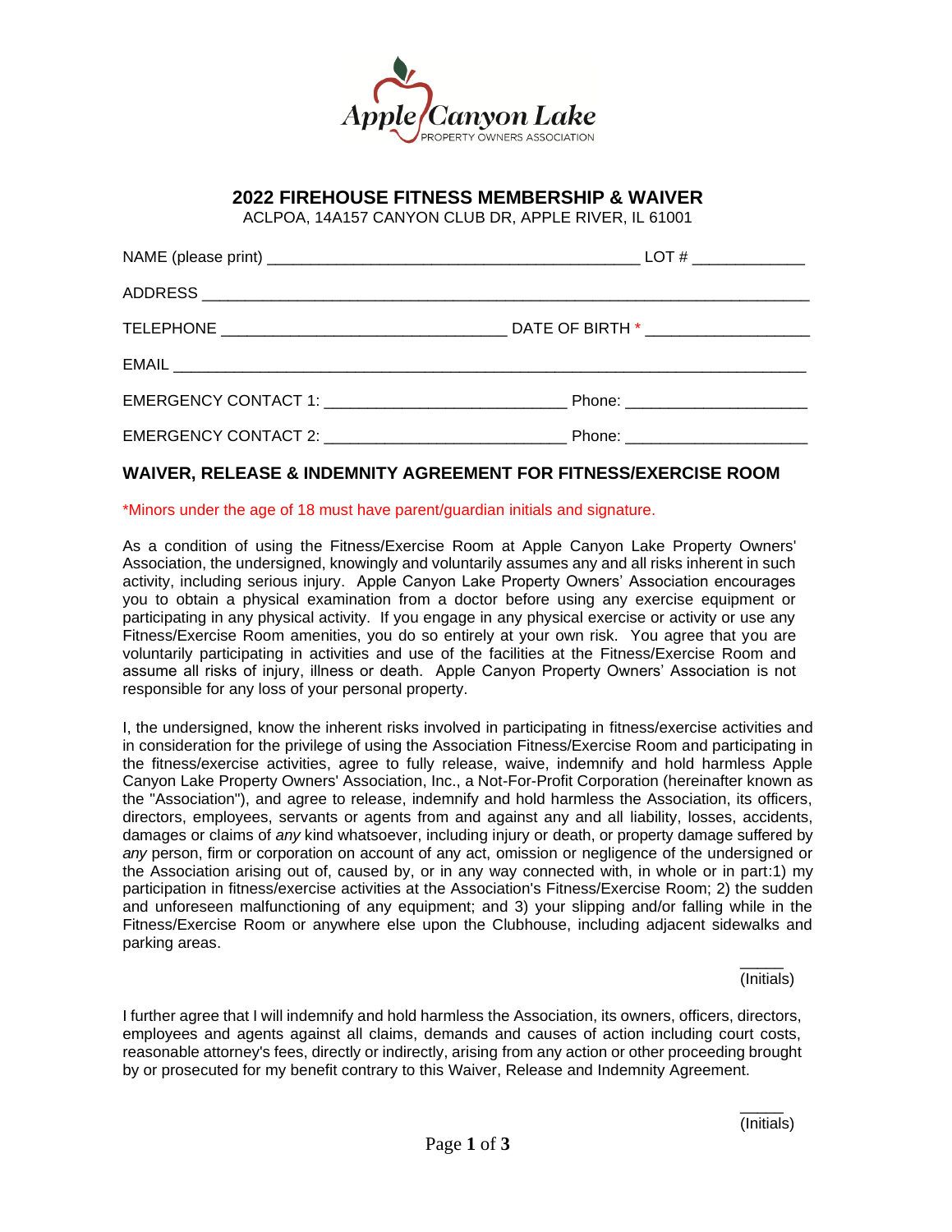

This Release and Indemnity Agreement shall be binding upon my heirs, representatives, agents, successors and assigns.

> \_\_\_\_\_ (Initials)

IT IS EXPRESSLY UNDERSTOOD THAT THIS INDEMNITY, RELEASE AND WAIVER OF LIABILITY AGREEMENT IS INTENDED TO AND DOES, INDEMNIFY AND RELEASE THE ASSOCIATION FOR ACTS, OMISSIONS OR NEGLIGENCE OF THE UNDERSIGNED AS WELL AS ANY ACTS, OMISSIONS OR NEGLIGENCE OF THE ASSOCIATION.

> \_\_\_\_\_ (Initials)

I HAVE READ AND UNDERSTAND THE TERMS OF THIS WAIVER, RELEASE AND INDEMNITY AGREEMENT AND WILLINGLY AND VOLUNTARILY AGREE TO THE TERMS THEREOF.

> $\overline{\phantom{a}}$ (Initials)

Signature \_\_\_\_\_\_\_\_\_\_\_\_\_\_\_\_\_\_\_\_\_\_\_\_\_\_\_\_\_\_\_\_\_\_\_\_\_\_\_\_\_\_\_\_\_\_\_ Date \_\_\_\_\_\_\_\_\_\_\_\_\_\_\_\_\_

MINOR RELEASE AND WAIVER OF LIABILITY AND INDEMNITY AGREEMENT

THE PARENT OR GUARDIAN HAS READ AND VOLUNTARILY SIGNS THE WAIVER AND RELEASE OF LIABILITY AND INDEMNITY AGREEMENT AND DOES SO VOLUNTARILY AND WITH THE UNDERSTANDING THAT SUBSTANTIAL RIGHTS ARE BEING GIVEN UP.

I HAVE READ THIS RELEASE.

\_\_\_\_\_\_\_\_\_\_\_\_\_\_\_\_\_\_\_\_\_\_\_\_\_\_\_\_\_\_\_\_\_\_\_\_\_\_\_\_\_\_\_\_\_\_\_\_\_\_\_\_\_\_\_\_Date \_\_\_\_\_\_\_\_\_\_\_\_\_\_\_\_\_

Signature - Father/Mother/Guardian (circle one)

\_\_\_\_\_\_\_\_\_\_\_\_\_\_\_\_\_\_\_\_\_\_\_\_\_\_\_\_\_\_\_\_ Parent/Guardian phone number